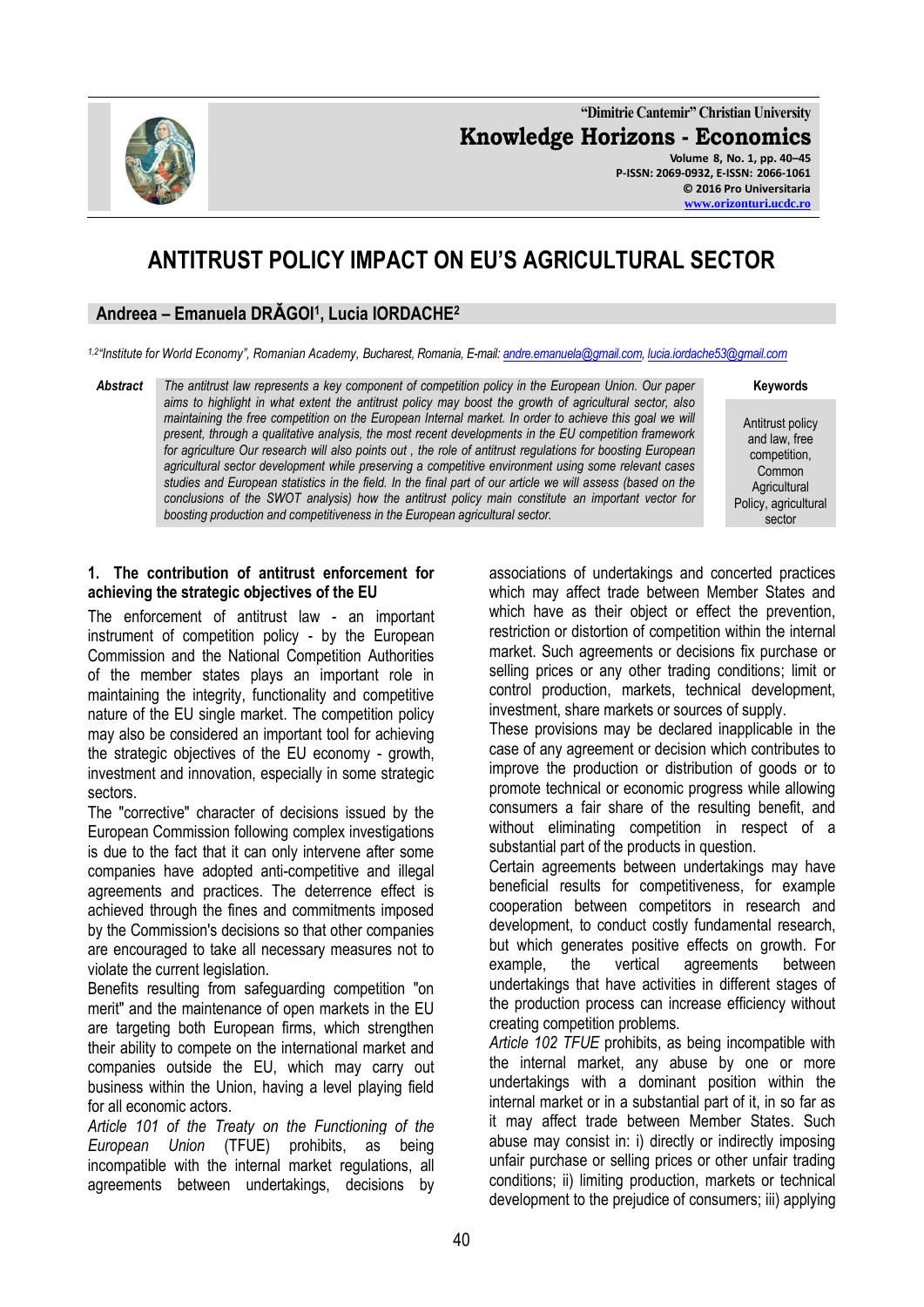dissimilar conditions to equivalent transactions with other trading parties, thereby placing them at a competitive disadvantage; iv) making the conclusion of contracts subject to acceptance by the other parties of supplementary obligations which, by their nature or according to commercial usage, have no connection with the subject of such contracts. Therefore, the EU Treaty does not prohibit getting a dominant position by internal growth, innovation and success, which raises no competition problems, but only provides for the application of antitrust law in case of abusive behaviour of a company that already has a dominant position within the relevant market.

## **2. Antitrust law: challenges for the enforcement in the agricultural sector**

The application of EU competition rules to the whole food supply chain<sup>1</sup>, from agricultural production to grocery retail, plays a key role, especially in the context of important developments after 2007, such as the significant increase of the food prices, commodity prices volatility and concentration at the manufacturing level and to a lesser extent at the retail level. The concerns raised by these developments represented the stimulus for the more intense activities of the Commission's competition department (DG Competition) and the National Competition Authorities in the European Competition Network (ECN) over the last decade aiming to improve the competitive environment in agro-food markets and to ensure a better functioning of the food supply chain, to the benefit of European consumers. The European Commission (2009) **i**dentified the challenges for the functioning of the food supply chain in the member countries and called for a strengthening of the application of competition rules in food markets through a coordinated approach within the ECN.

The food supply chain is characterised by a wide diversity of actors and includes both very large companies and small and medium-size enterprises: farmers, food processors, traders, wholesalers and retailers - which are simultaneously competitors, suppliers or customers.

*The agricultural sector relies on the good functioning of the entire food supply chain, including the effective application of competition rules in all related sectors throughout the whole food chain, which can be highly concentrated.* The various actors which operate in the food supply chain confront with difficulties that may hold back the full potential of the chain. Various analyses showed the necessity to draw a clear distinction

<u>.</u>

between *potentially unfair trading practices* – related to the imbalances in bargaining power of contracting parties – and *anti-competitive practices*.

According to Professor Catherine Del Cont (2014), the specificity of agriculture and the social function of the Common Agricultural Policy (CAP) should be considered in the application of competition rules, thereby articulating the two major Community policies: the Competition Policy and the CAP.

The characteristics of the food supply chain and the need to ensure its good functioning led to the specific treatment granted to the agricultural sector by the TFEU. The Treaty lays down that the competition rules apply to the production and trade in agricultural products only following a decision by the Council. *Pursuant to Article 42 TFEU, the principle on how the competition law is applicable to agriculture is the following: the legislator can modify the standard competition rules when applying them to production of and trade in agricultural products, taking into account the CAP objectives set out in the Article 39 TFEU.* 

Catherine Del Cont (2014) underlines that the «philosophy» of Article 42 TFEU is overturned by the «principle - exceptions» paradigm established by the Council Regulation No 26/62 which extended the rules on agreements between undertakings that distorted or threatened to distort competition within the common market *(Article 101 TFEU)* and on the abuse of dominant positions *(Article 102 TFEU)*. However, the application in principle of competition law to the production of and trade in agricultural products retains a few exceptions regarding antitrust and undertakings: *"the provision on agreements does not apply if those decisions form part of the common organisations of the markets or if they are necessary for achieving the objectives of the Treaty in the agricultural sector."* The Regulation refers, for example, to exceptions applicable for "certain agreements between producers or producer organisations provided that their purpose is not to fix prices that they do not prevent competition and that EU's objectives are not threatened."

This model is maintained by the Council Regulations No 1184/2006 and No 1237/2007, and by the European Commission' proposals for a Regulation of the European Parliament and of the Council establishing a common organisation of the markets and on specific provisions for certain agricultural products [COM(2010) 799; COM(2011)626]. Likewise, the decisional practices of ECJ point out that the EU authorities managed to reconcile the CAP objectives with those of competition policy while maintaining the primacy of competition policy.

The antitrust European and national laws are applied in parallel, and "the national authorities cannot take

<sup>&</sup>lt;sup>1</sup> The food supply chain connects three important sectors of the European economy – agriculture, the food processing industry and the distribution sectors - that are essential for economic, social and environmental welfare as well as for the health of European citizens.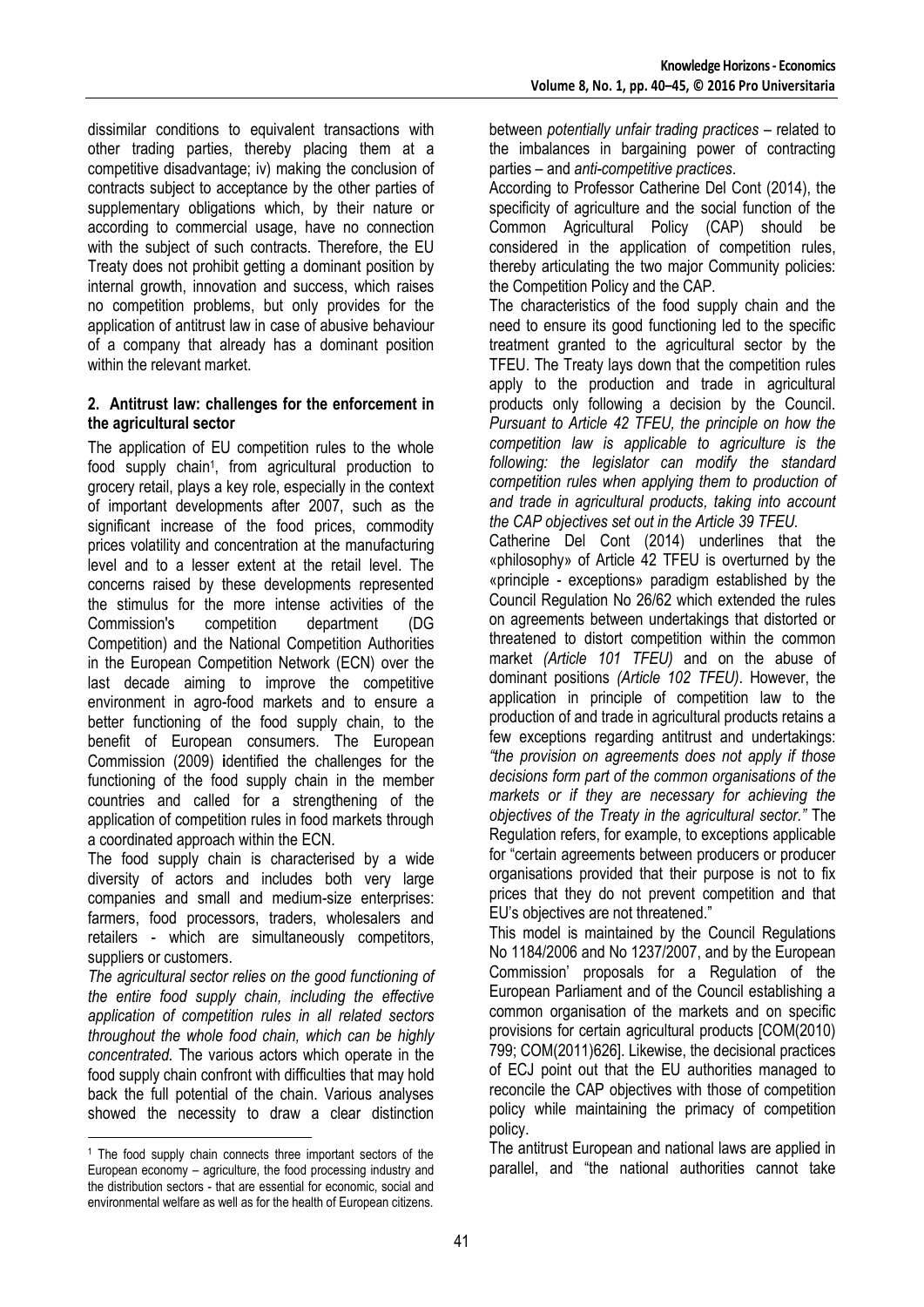decisions which conflict with those of the Commission, or create the risk of such a conflict."<sup>2</sup>

The competition rules for agricultural products (other than fisheries products) are set out in *[Regulation](http://eur-lex.europa.eu/legal-content/EN/ALL/?uri=CELEX:32013R1308)  [1308/2013](http://eur-lex.europa.eu/legal-content/EN/ALL/?uri=CELEX:32013R1308)* (The European Parliament and the Council of the European Union, 2013), known as the "Common Market Organisation (CMO) Regulation", *[establishing a](http://thejournalofregulation.com/en/article/reglement-ue-n-13082013-du-parlement-europeen-et-d/)  [common organisation of the markets in agricultural](http://thejournalofregulation.com/en/article/reglement-ue-n-13082013-du-parlement-europeen-et-d/)  [products.](http://thejournalofregulation.com/en/article/reglement-ue-n-13082013-du-parlement-europeen-et-d/)* Article 206 of this regulation stipulates that standard competition rules apply to agricultural products with some specific derogations.

The object of the Regulation includes various agricultural products, such as olive oil and products of cattle, arable crops also applying to the "joint selling".

[Bastien Pars](http://thejournalofregulation.com/profiles/3/) (2015) states that this Regulation points out that the agricultural sector is subject to competition law only if the EU's legislature didn't stipulate differently, but, in the same time, almost affirms the opposite principle: *"It should be provided that the rules on competition relating to the agreements, decisions and practices referred to in Article 101 TFEU and to abuse of a dominant position apply to the production of, and the trade in, agricultural products, provided that their application does not jeopardise the attainment of the objectives of the CAP."*

Designing exceptions is an indirect ways to regulate. According to the Regulation 1308/2013, a special approach should be allowed in the case of farmers' or producer organisations or their associations, the objective of which is the joint production or marketing of agricultural products or the use of joint facilities, *unless such joint action lead to the partitioning of markets, affect the sound operation of the CMO, distort or eliminate competition, entail the fixing of prices or quotas, or create discrimination.*

Specific guidelines adopted by the European Commission are a suitable instrument to provide guidance to undertakings and other stakeholders concerned on how these rules will be applied in agriculture, thus setting the balance between competition and regulation in the food chain. The priorities for antitrust policy activities included the recent initiative of DG Competition – the new antitrust guidelines for the joint commercialization by producers in the sectors of olive oil, beef and veal and arable crops. These guidelines follow the new specific rules laid down in Articles 169, 170 and 171 of the CMO Regulation and aim to provide concrete explanations and technical parameters for the undertakings and ensure that the National Competition Authorities and courts apply the new rules consistently.

#### <u>.</u> <sup>2</sup> Court Judgment 1 October 2009 in Case C-505/07, Compañia Española de Commercialización de Aceite SA., par. 56.

## **3. The latest antitrust guidelines and their impact on the EU agricultural sector**

In January 2016, the European Commission finalized, following a public consultation launched in 2015<sup>3</sup> , the text of new guidelines<sup>4</sup> on the application of European antitrust regulations in the agricultural sector. The new guidelines represent a bridge between some rules of the Common Agricultural Policy (CAP) and the antitrust law (as shown in Figure 1).



Source: Authors synthesis based on the EU guidelines.

### *Figure 1.* The latest antitrust regulation and CAP: implications for the European agricultural sector

As shown in the Figure 1 an important goal of CAP is to encourage the agricultural productivity and to boost the supplies on the EU internal market. The new guidelines set out the framework for joint sales by producers of olive oil, beef and veal and arable crops thus becoming an important tool for increasing the agricultural production on the internal market. Some analyses (European Commission, 2016) have stated that the new rules are raising both technical and practical issues. The technical issues (see Figure 1) are related to the European Commission antitrust policy.

Those rules ban the agreements to set prices or to share markets unless the agreements improve production or distribution allowing consumers a fair share of the resulting benefits. In this respect, in order to benefit from the exemptions provided by the new guidelines, the European producers' organizations (PO) must prove that their associations respect the EU antitrust law providing also benefits for consumers.

-

<sup>3</sup> Between January and May 2015, the European Commission organized a public consultation about the draft proposal of the new guidelines for the application of antitrust rules in the agricultural sector. Through this process, a large number of national competition authorities from the Member States and the European Parliament were consulted in order to achieve valuable inputs for the final form of the new regulations.

<sup>4</sup> The new regulations approve joint marketing of specific categories of goods: olive oil, beef and veal. They also apply to arable crops sectors.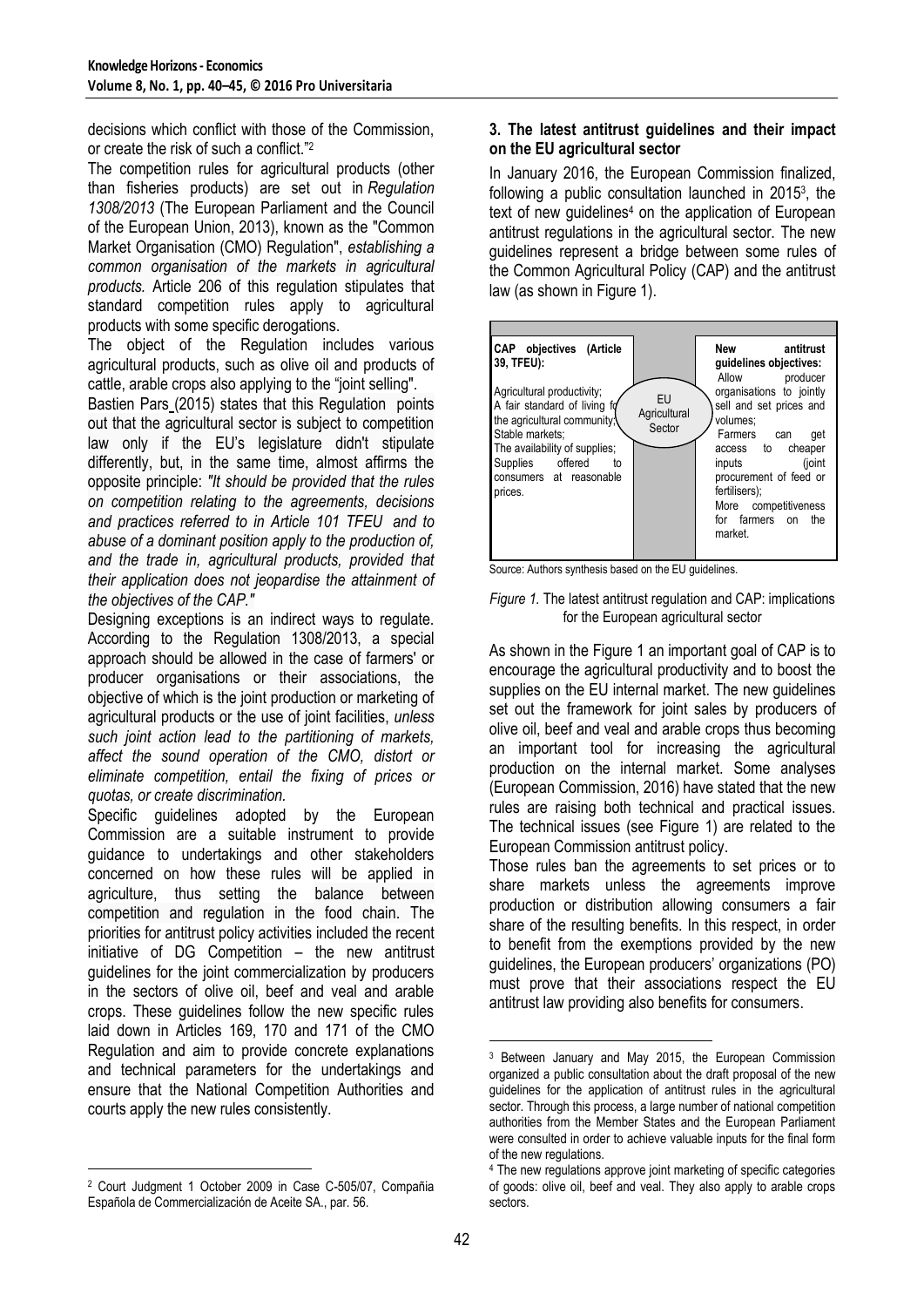

*Source:* Authors synthesis based on the EU quidelines.

Explanatory note: Article 101 of the TFEU sets out the EU's standard competition rules that ban agreements to set prices or to share markets unless they improve production or distribution while allowing consumers a fair share of the resulting benefit. CMO Regulation (also named Common Market Organisation Regulation) sets out the standard competition rules for the agricultural sector and their main derogations.

#### *Figure 2.* Main indicators for the enforcement of the new antitrust guidelines for the agricultural sector

The new antitrust guidelines provide efficiencyderogations for the European farmers (but only for those that act under "the umbrella" of a PO) allowing them to jointly sell and set out prices (if they complied with the conditions exposed in the Figure 2). In order to benefit from those derogations the PO must prove that they are helping farmers to be more efficient by providing them support for storage, transport and distribution. It is important to say that there are some limitations involved: the volumes marketed by a PO must not exceed certain thresholds (20% of the relevant market for olive oil and 15% of the national market for beef, veal, and arable crops).

In our opinion, the new guidelines support European farmers to meet these efficiency requirements, providing clear criteria for the competition authorities and national courts from the Member States in the enforcement process (see Figure 3).



**Source:** Authors synthesis based on the EU guidelines.

Explanatory note: The safeguard clause allows national competition authorities to decide, in exceptional circumstances, that the share sales of an organization of farmers should be reinvestigated, or that such sales should not have been allowed if the free competition on that market is harmed.

*Figure 3*. Key elements of the new antitrust guidelines

Regarding the efficiency related provisions, it should be noted that the new guidelines apply to agreements between producers that may bring clear economic benefits, such as: risk sharing activities, cost reduction activities, investments and sharing of know-how. It is estimated that the new antitrust guidelines will contribute to meet CAP objectives related to productivity (through shared access to technologies and joint procurement) and also those related to farmers' incomes (through products quality or storage facilities).

## **4. SWOT analysis of new antitrust rules contribution on sustaining the European agricultural sector**

Currently, according to official statistics (Eurostat, 2016) the combined markets of the products targeted by the new antitrust guidelines have an annual value of about 80 billion euros. It should be noted that the European Union is the world leader in terms of production, consumption and export of olive oil. According to DG Agriculture and Rural Development data, during 2010 - 2015, the EU produced 69%, consumed 57% and exported 65% of total worldwide production of olive oil. According to an analysis of DG Agriculture and Rural Development (2012), olive groves cover about 5 million hectares in the EU and are concentrated mainly in three Mediterranean countries Spain (50%), Italy (26%) and Greece (22%) (as shown in Table 1).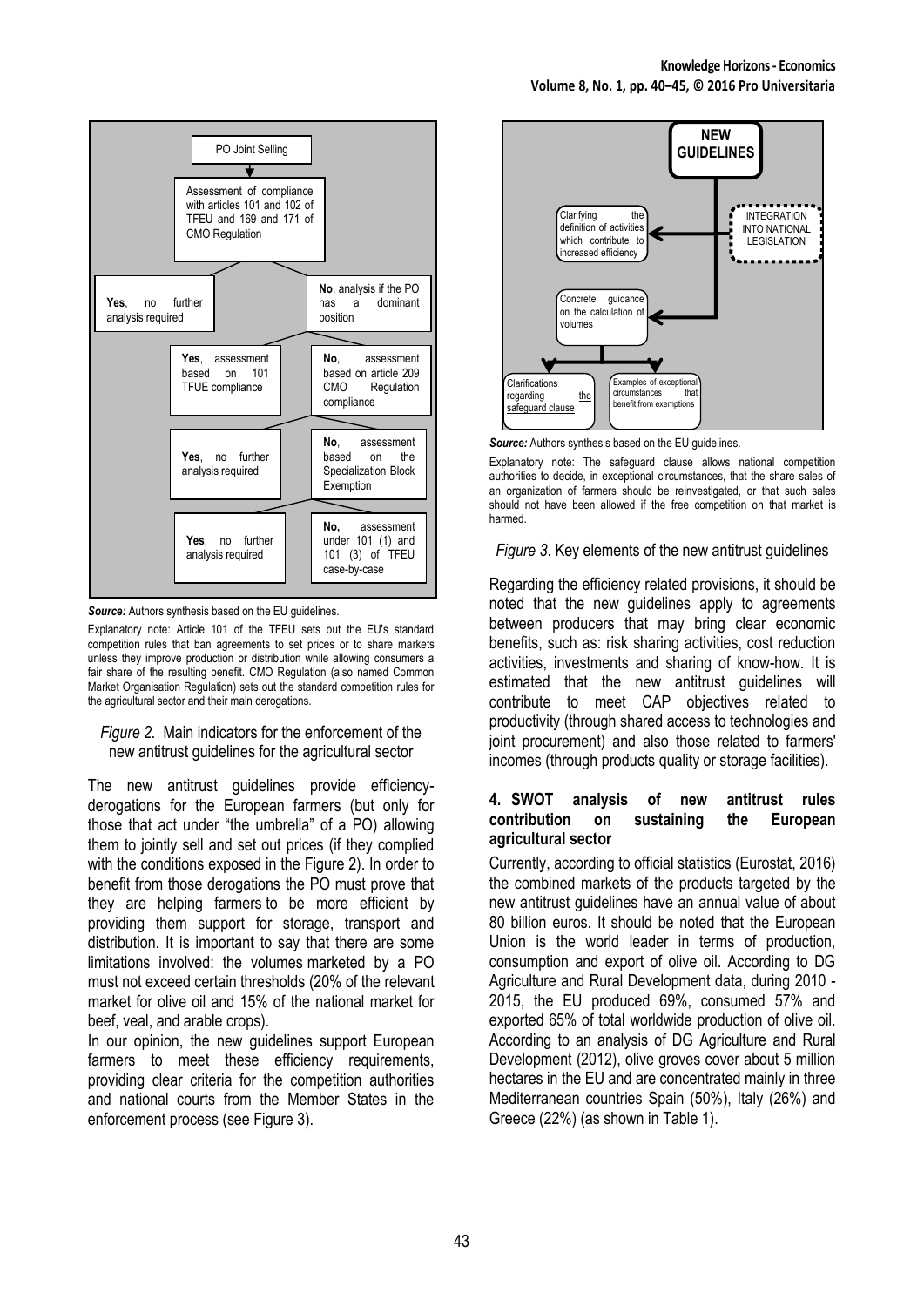|               | <b>Spain</b> | <b>Italy</b> | Greece    |
|---------------|--------------|--------------|-----------|
| Irrigated     | 700 000      | 280 556      | 307 796   |
| Non-irrigated | 1800000      | 1 069 444    | 852 204   |
| Total         | 2 500 000    | 1 330 000    | 1 160 000 |

*Table 1.* Geographical distribution of olives and olive oil crops (hectares)

*Source:* DG Agriculture and Rural Development (2012). *Economic analysis of the olive oil sector*

Given the importance of olive groves and olive oil production for the European agriculture sector, it is expected that the new antitrust guidelines will help European producers and farmers to better exploit the economic potential of their crops. Also, the new rules may remedy the difficulties identified by some analyses (European Commission, 2015) namely that the producers of olive oil do not have the means to adapt supply to demand, and consequently to fully benefit from their production.

The new guidelines may also bring benefits for the European producers of beef and veal while they have a real need for support. After the introduction of CAP decoupling regulations, their production constantly decreased with only a slight recovery in 2013 and 2014 (see the Chart 1).





*Source:* Eurostat, 2016. Note: Data for 2014 are the latest available.

In our opinion, the antitrust policy, especially through its latest guidelines may be considered an important vector for boosting production and competitiveness in the European agricultural sector, but there are also a series of challenges that need to be addressed (see Table 2). For instance, while the new guidelines could help to strengthen the EU farmers position on the internal market (through joint sales), they are also restrictive imposing them the membership in a PO.

## **5. Conclusions**

The antitrust policy is an important pillar for ensuring the preservation of free competition on the EU internal market and may also be complementary to some of the CAP objectives related to agricultural productivity.

|                                   | Table 2. SWOT analysis of the new antitrust rules |
|-----------------------------------|---------------------------------------------------|
| impact on the agricultural sector |                                                   |

| <b>STRONG</b>                                                                                                                                                                                                                                                                                                                                                                                                                | WEAK                                                                                                                                                                                                                                                                                                                                                                                                                |  |
|------------------------------------------------------------------------------------------------------------------------------------------------------------------------------------------------------------------------------------------------------------------------------------------------------------------------------------------------------------------------------------------------------------------------------|---------------------------------------------------------------------------------------------------------------------------------------------------------------------------------------------------------------------------------------------------------------------------------------------------------------------------------------------------------------------------------------------------------------------|--|
| Increasing<br>farmers<br>market position<br>Increasing supply and<br>of<br>the<br>bargaining power<br>farmers who join a PO,<br>compared to the situation of<br>individual sales                                                                                                                                                                                                                                             | • The New Guidelines are<br>not legally binding. While<br>they aim to provide specific<br>guidance to producers, it<br>remains the responsibility of<br>the producers and of the<br>member states to assess<br>their own practices.                                                                                                                                                                                 |  |
| <b>OPPORTUNITIES</b><br>Negotiation of supply<br>contracts by a PO on behalf<br>of its members<br>Such contractual<br>negotiations may have<br>different forms:<br>auctions<br>(physical or online),<br>telephone sales, trading on a<br>spot market or on a futures<br>exchange.<br>The form of the contractual<br>negotiations does not<br>influence the application of<br>the derogations from<br>the<br>new regulations. | <b>THREATS</b><br>• An agreement, decision<br>or concerted practice which<br>not respect<br>does<br>the<br>conditions set out by articles<br>169, 170 and 171 of the<br>CMO Regulation<br>(for<br>instance<br>because<br>the<br>contractual negotiations of<br>arable crop products would<br>cover more than 15 % of the<br>total national production of<br>the product) cannot benefit<br>from the new guidelines. |  |

**Source:** Authors synthesis based on the EU guidelines.

As a result of developing the EU competition framework for agriculture, some specific rules were stipulated for farmers, associations of farmers, producer organisations, and inter-branch organisations. The European antitrust law applies to agriculture only in situations which could disturb the trade between Member States, thus taking into consideration the specificity of production and marketing of agricultural products, the imbalance between the different food chain operators and even the economic crisis situations experienced by some sectors.

The competition policy applied to agricultural sector should reflect other important objectives of the EU such as rural development, a better quality of agricultural products, sustainable development.

In our opinion the maintenance of effective competition on the market for agricultural products is also one of the main objectives of CAP. The new antitrust guidelines will contribute to this goal, for a better cooperation between European farmers. They may also constitute an important tool for boosting agricultural sector efficiency through the provisions related to joint use of equipment that is likely to generate an increase in the necessary investments in significant agricultural machinery (such as a harvester or a dryer). Through the joint use of storage, the new antitrust rules help increasing efficiency of European farmers' activities in